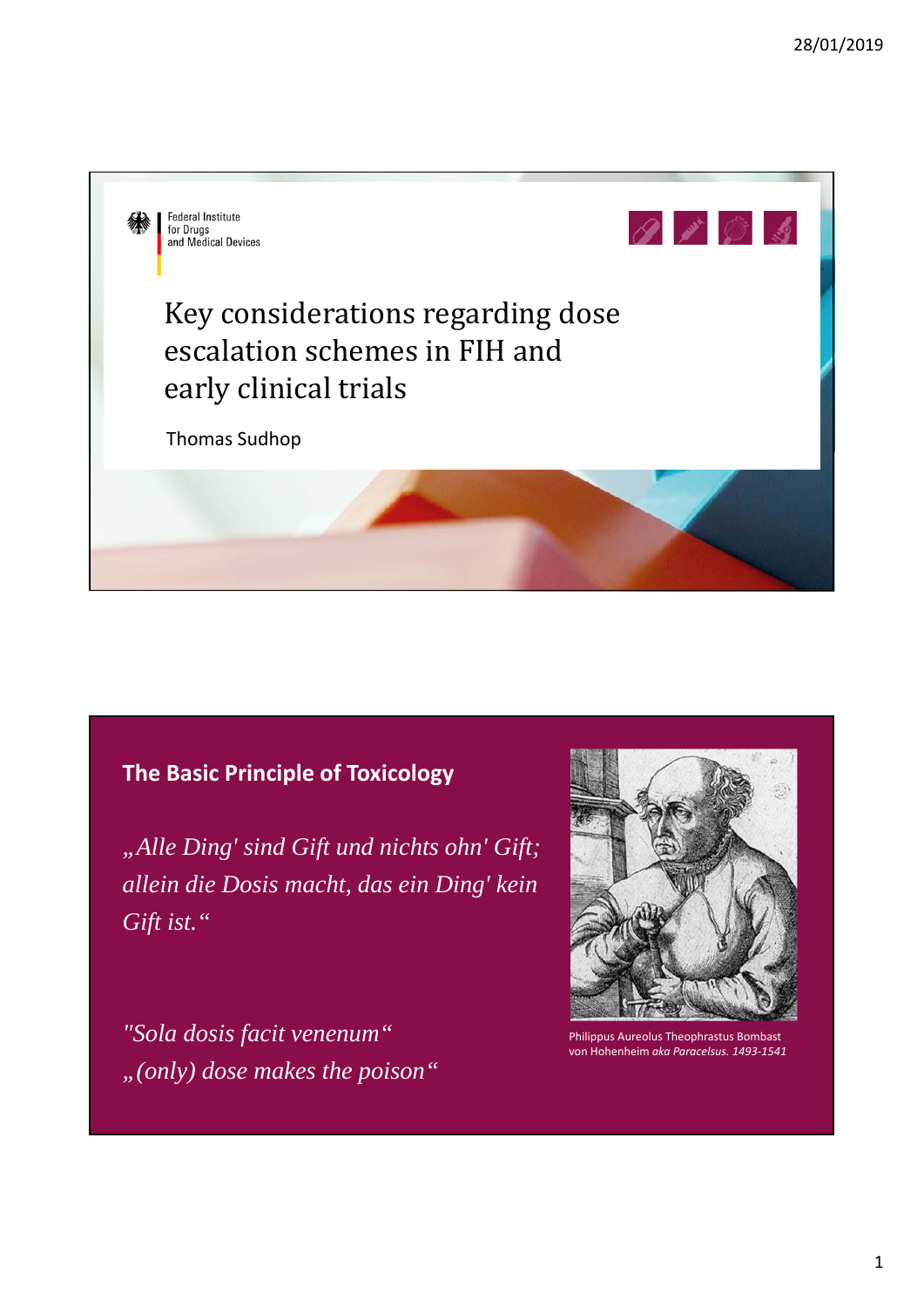

| <b>COMMI</b><br><b>GUIDELINE ON ST</b><br>HUMAN CLINIC.                                      | European Medicines Agency<br>21 July 2016                                                                                     | $1 - 1 - 101 - 002$                                                                                                 |                                                                                                                                                                                                            |                                                                          | Guideline<br>Revision<br>History |
|----------------------------------------------------------------------------------------------|-------------------------------------------------------------------------------------------------------------------------------|---------------------------------------------------------------------------------------------------------------------|------------------------------------------------------------------------------------------------------------------------------------------------------------------------------------------------------------|--------------------------------------------------------------------------|----------------------------------|
| <b>DRAFT AGREED</b><br><b>ADOPTION BY CI</b><br><b>END OF CONSUL</b><br><b>AGREED BY CHM</b> | EMA/CHMP/446302/2016<br>Committee for Medicinal Pro<br>Concept paper<br>strategies to ic<br>clinical trials w<br>(EMEA/CHMP/S | El<br>5C<br>10 November 2016<br>EMEA/CHMP/SWP/28367/07 R<br>Committee for Medicinal Produ<br>3<br>Guideline on stra | EUROPEAN MEDICINES AGENCY<br>SCIENCE MEDICINES<br>HEALTH<br>20 July 2017<br>first-in-human a EMEA/CHMP/SWP/28367/07 Rev. 1                                                                                 |                                                                          |                                  |
| <b>ADOPTION BY CI</b><br><b>DATE FOR COMI</b>                                                | Adopted by CHMP for rele-<br>Start of public consultation<br>End of consultation (deadl                                       | medicinal produ-<br>$\mathbf{R}$<br>Draft<br>q<br>Adopted by CHMP for release<br>Start of public consultation       | Committee for Medicinal Products for Human Use (CHMP)<br>Guideline on strategies to identify and mitigate risks for<br>first-in-human and early clinical trials with investigational<br>medicinal products |                                                                          |                                  |
| <b>Federal Institute</b><br>for Drugs<br>and Medical Devices                                 | 10<br>                                                                                                                        | End of consultation (deadline<br>Adopted by CHMP<br>Date of coming into effect<br>Thomas S                          | Adopted by CHMP for release for consultation<br>Start of public consultation<br>End of consultation (deadline for comments)<br>Adopted by CHMP                                                             | 10 November 2016<br>15 November 2016<br>28 February 2017<br>20 July 2017 | anuary 2019   Page 4             |

## 2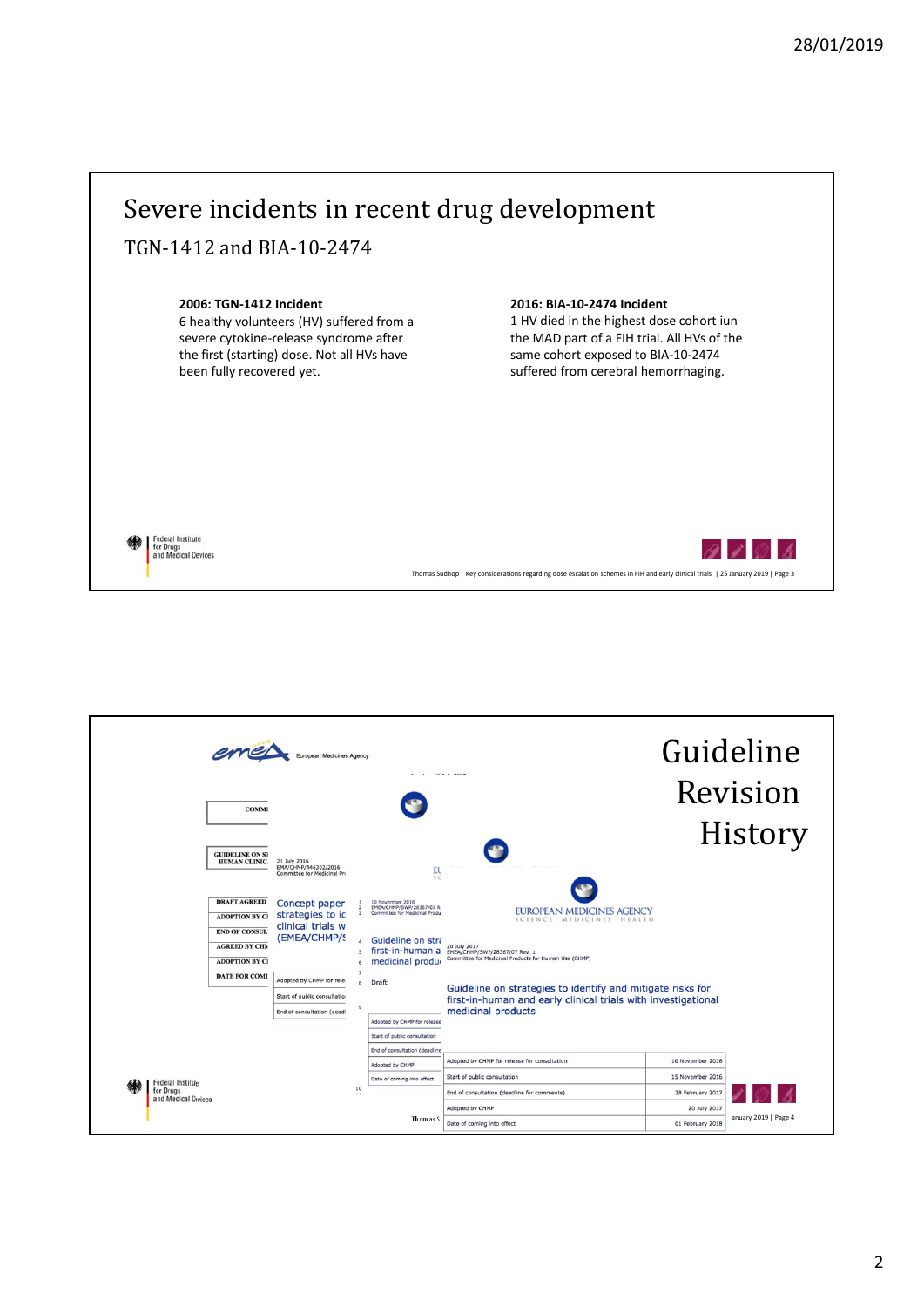

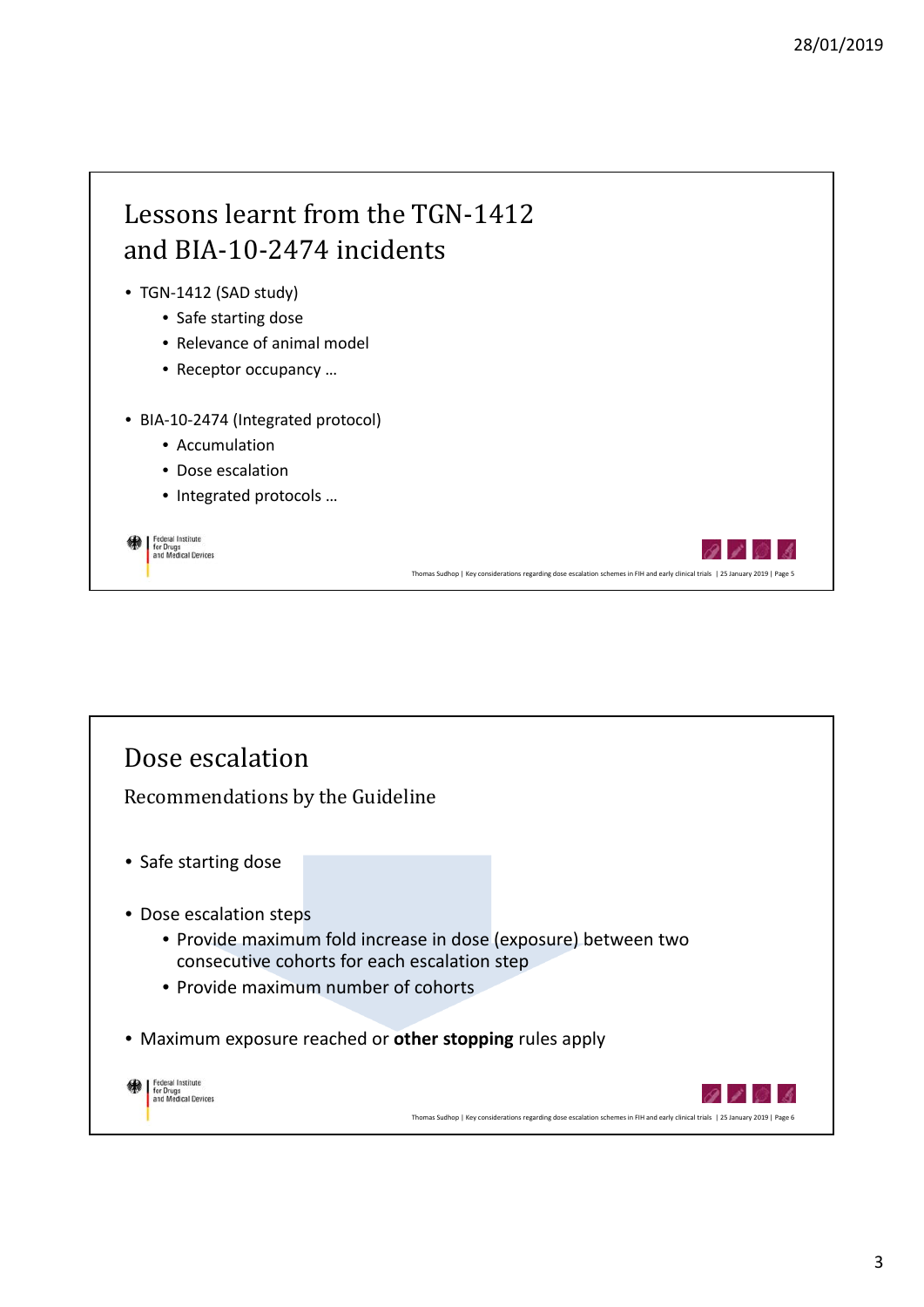## Aspects to take into account for dose escalation  $(1/2)$ • Calculated pharmacologically active dose (PAD) and the anticipated therapeutic dose range (ATD) • Dose/exposure-toxicity and/or dose/exposure-effect relationship • Derived from non‐clinical studies and adapted according to PK/clinical data from previous cohorts • Steepness of the dose/exposure‐toxicity or dose/exposure‐effect curves • Reliability with which potential AEs can be monitored before potential serious/irreversible effects may develop • Chance of non-linear PK resulting in a supra-proportional increases in exposure Federal Institute<br>for Drugs<br>and Medical Devices Thomas Sudhop | Key considerations regarding dose escalation schemes in FIH and early clinical trials | 25 January 2019 | Page 7

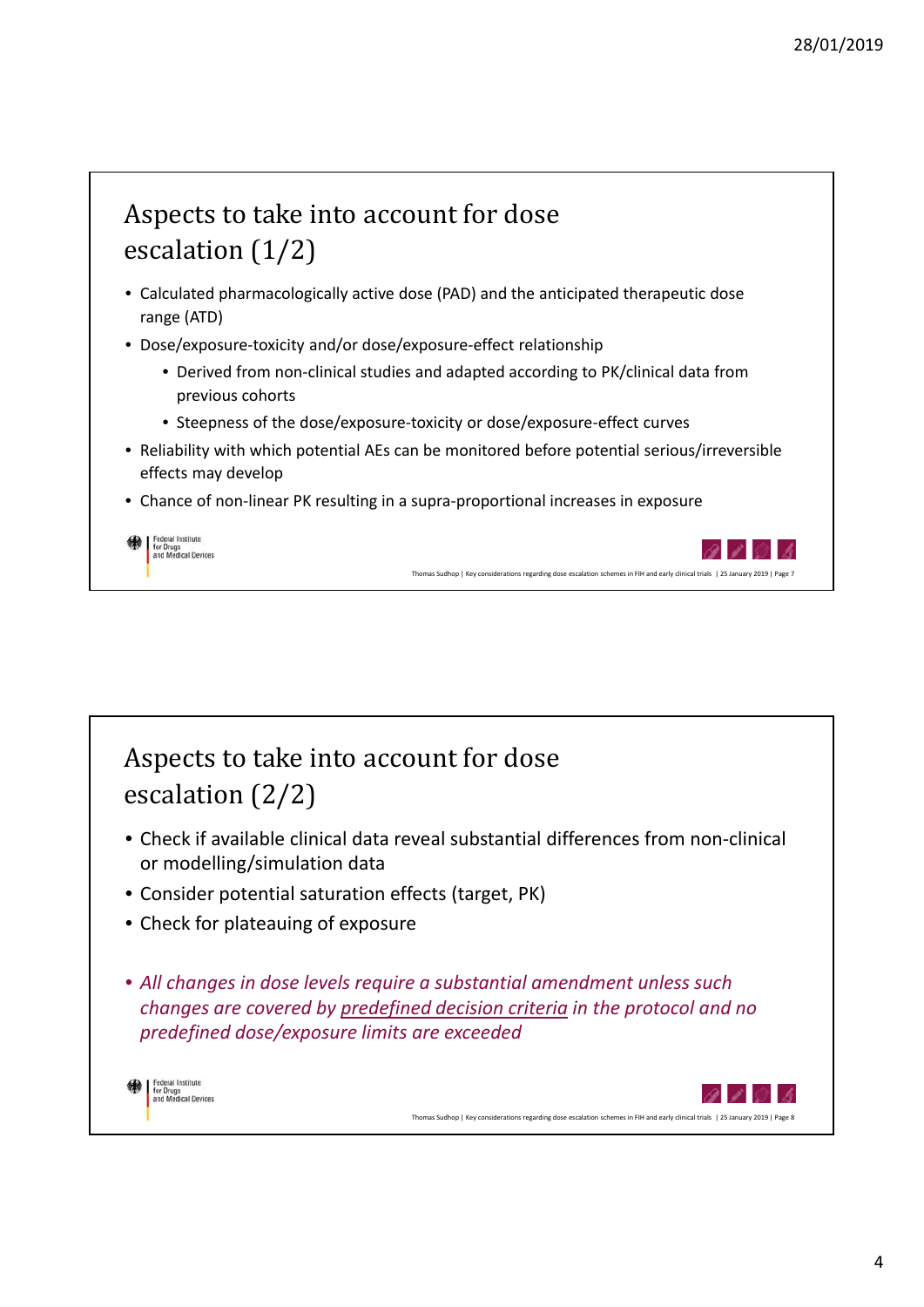

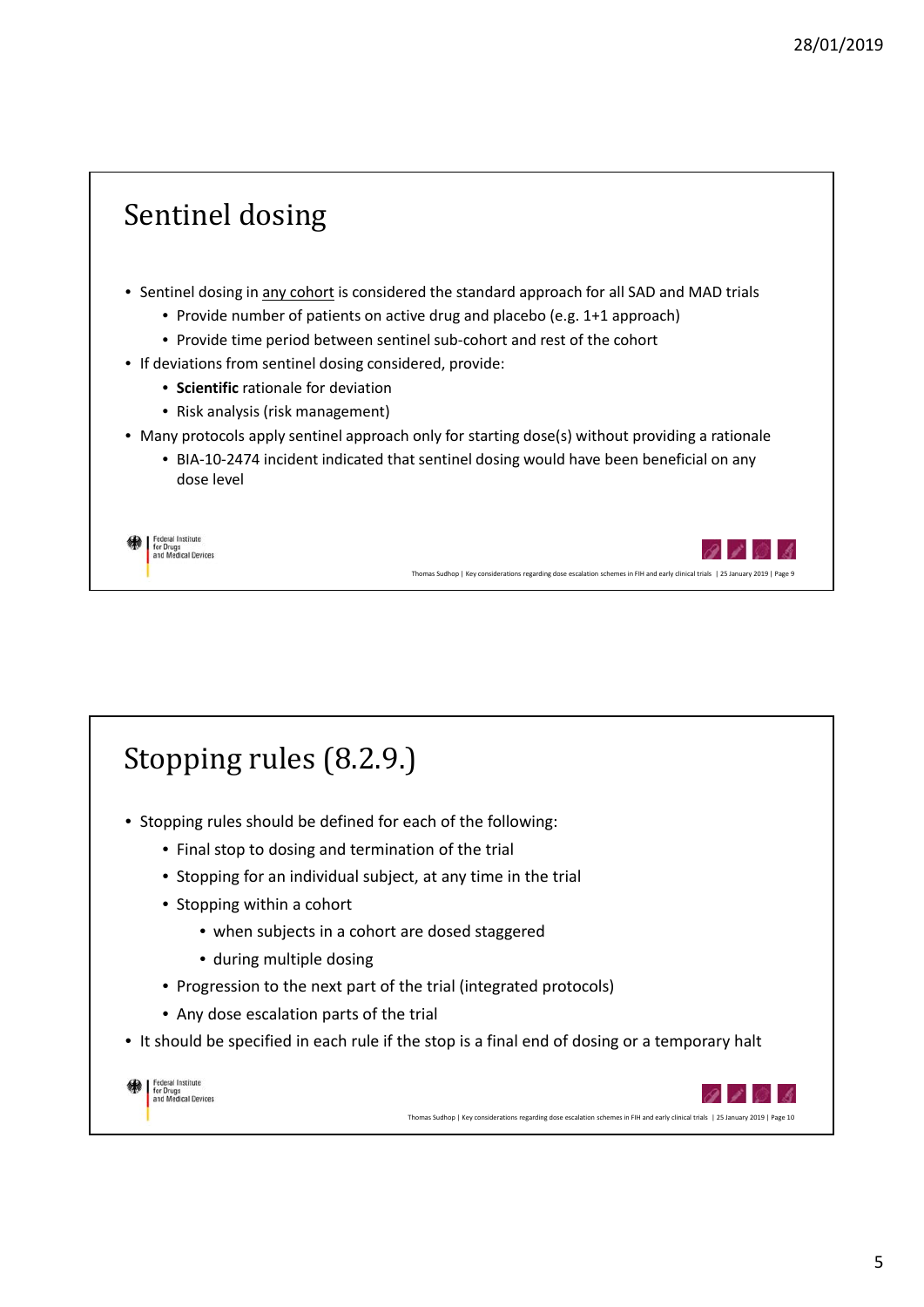

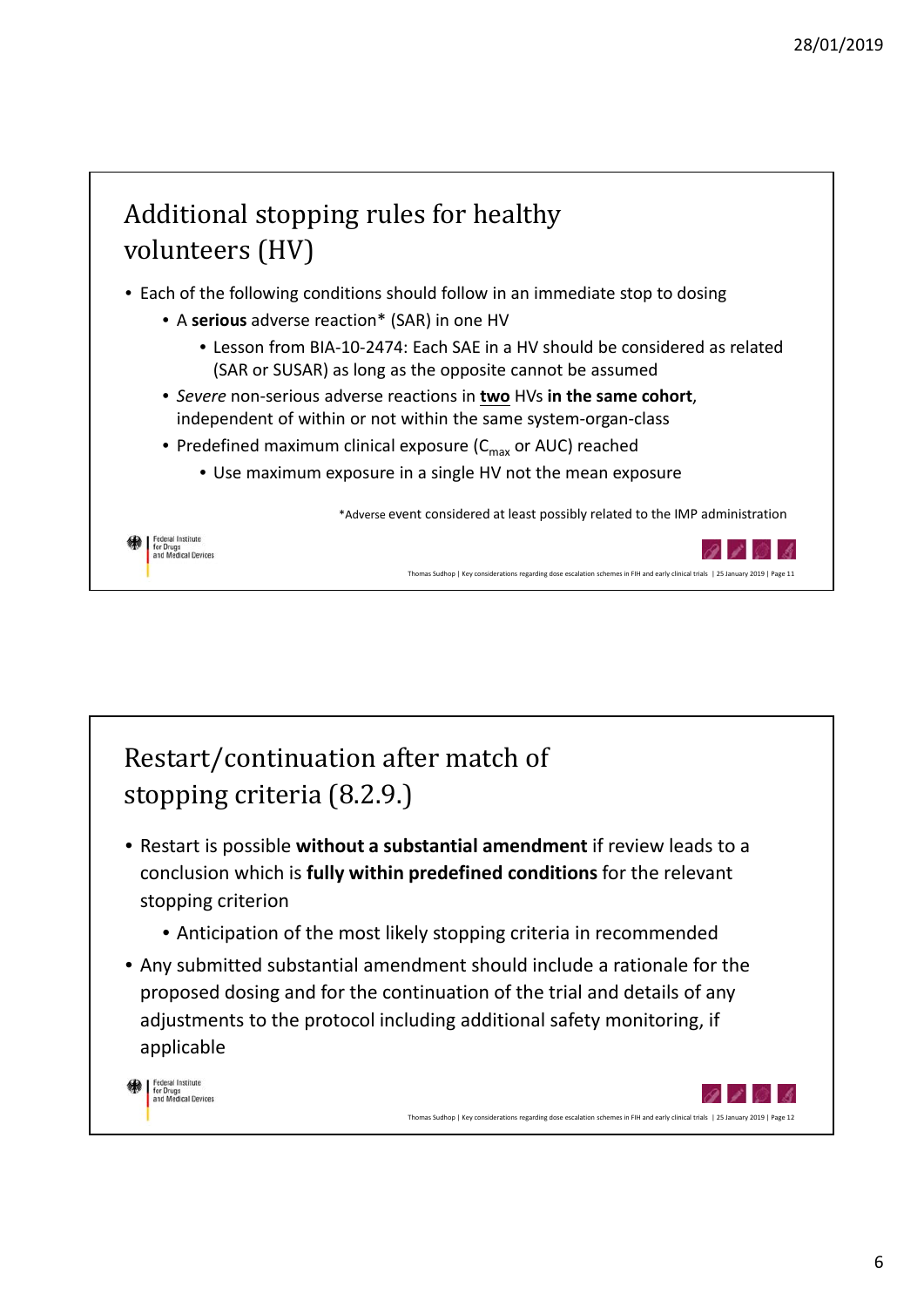